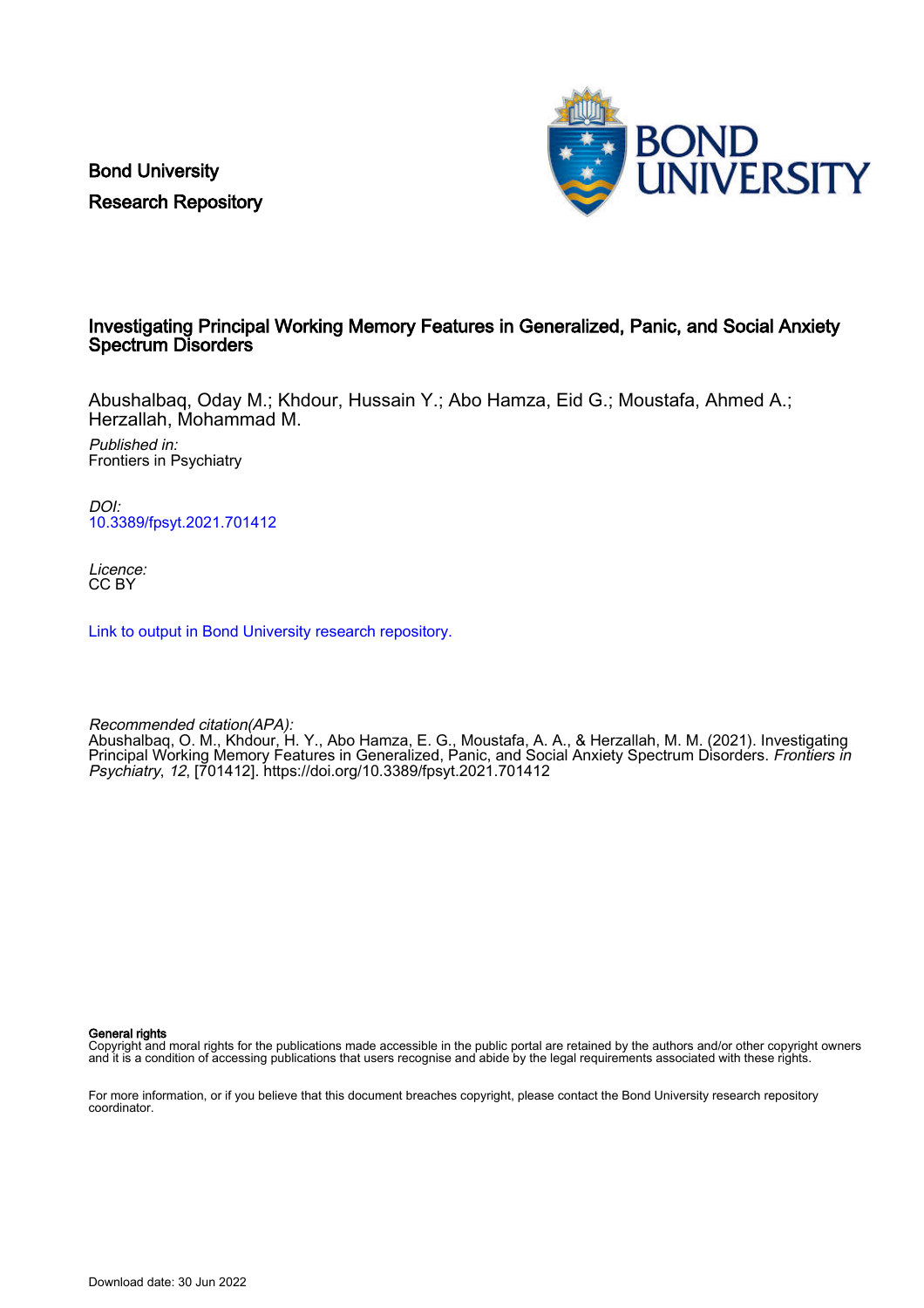



# Investigating Principal Working Memory Features in Generalized, [Panic, and Social Anxiety Spectrum](https://www.frontiersin.org/articles/10.3389/fpsyt.2021.701412/full) **Disorders**

Oday M. Abushalbaq<sup>1,2</sup>, Hussain Y. Khdour<sup>1,3</sup>, Eid G. Abo Hamza<sup>4,5</sup>, Ahmed A. Moustafa<sup>1,6</sup> and Mohammad M. Herzallah <sup>1,3\*</sup>

*<sup>1</sup> Palestinian Neuroscience Initiative, Al-Quds University, Jerusalem, Palestine, <sup>2</sup> Department of Biological Sciences, Rutgers University, Newark, NJ, United States, <sup>3</sup> Center for Molecular and Behavioral Neuroscience, Rutgers University, Newark, NJ, United States, <sup>4</sup> College of Humanities and Sciences, Ajman University, Ajman, United Arab Emirates, <sup>5</sup> Faculty of Education, Tanta University, Tanta, Egypt, <sup>6</sup> Marcs Institute for Brain and Behavior and School of Social Sciences and Psychology, Western Sydney University, Sydney, NSW, Australia*

#### **OPEN ACCESS**

#### Edited by:

*Rafael Christophe Freire, Queen's University, Canada*

#### Reviewed by:

*Beth Patterson, McMaster University, Canada Veruska Andrea Dos Santos, Federal University of Rio de Janeiro, Brazil*

#### \*Correspondence:

*Mohammad M. Herzallah [mohammad.m.herzallah@gmail.com](mailto:mohammad.m.herzallah@gmail.com)*

#### Specialty section:

*This article was submitted to Mood and Anxiety Disorders, a section of the journal Frontiers in Psychiatry*

Received: *27 April 2021* Accepted: *21 June 2021* Published: *06 August 2021*

#### Citation:

*Abushalbaq OM, Khdour HY, Abo Hamza EG, Moustafa AA and Herzallah MM (2021) Investigating Principal Working Memory Features in Generalized, Panic, and Social Anxiety Spectrum Disorders. Front. Psychiatry 12:701412. doi: [10.3389/fpsyt.2021.701412](https://doi.org/10.3389/fpsyt.2021.701412)*

Anxiety spectrum disorders are characterized by excessive and uncontrollable worrying about potential negative events in the short- and long-term future. Various reports linked anxiety spectrum disorders with working memory (WM) deficits despite conflicting results stemming from different study approaches. It remains unclear, however, how different anxiety spectrum disorders such as generalized anxiety disorder (GAD), social anxiety disorder (SAD), and panic disorder (PD), differ in WM function. In this study, we utilized verbal, numerical, and sequential evaluations of WM to cover most possible facets of the WM data space. We used principal component analysis to extract the uncorrelated/whitened components of WM based on these measures. We evaluated medication-free patients with GAD, SAD, and PD patients as well as matched healthy individuals using a battery that measures WM duration and load. We found that patients with GAD and SAD, but not PD, exhibited poor performance only in the WM principal component that represents maintenance. There were no other significant differences between the four groups. Further, different WM components significantly predicted the severity of anxiety symptoms in the groups. We explored the clinical utility of WM components for differentiating patients with anxiety spectrum disorders from healthy individuals. By only using the WM components that represent maintenance and encoding, we managed to differentiate patients from controls in 84% of cases. For the first time, we present multiple novel approaches to examine cognitive function and design cognitive screening, and potentially diagnostics, for psychiatric disorders.

Keywords: working memory, anxiety spectrum disorders, generalized anxietry disorder, panic disorder, social anxiety disorder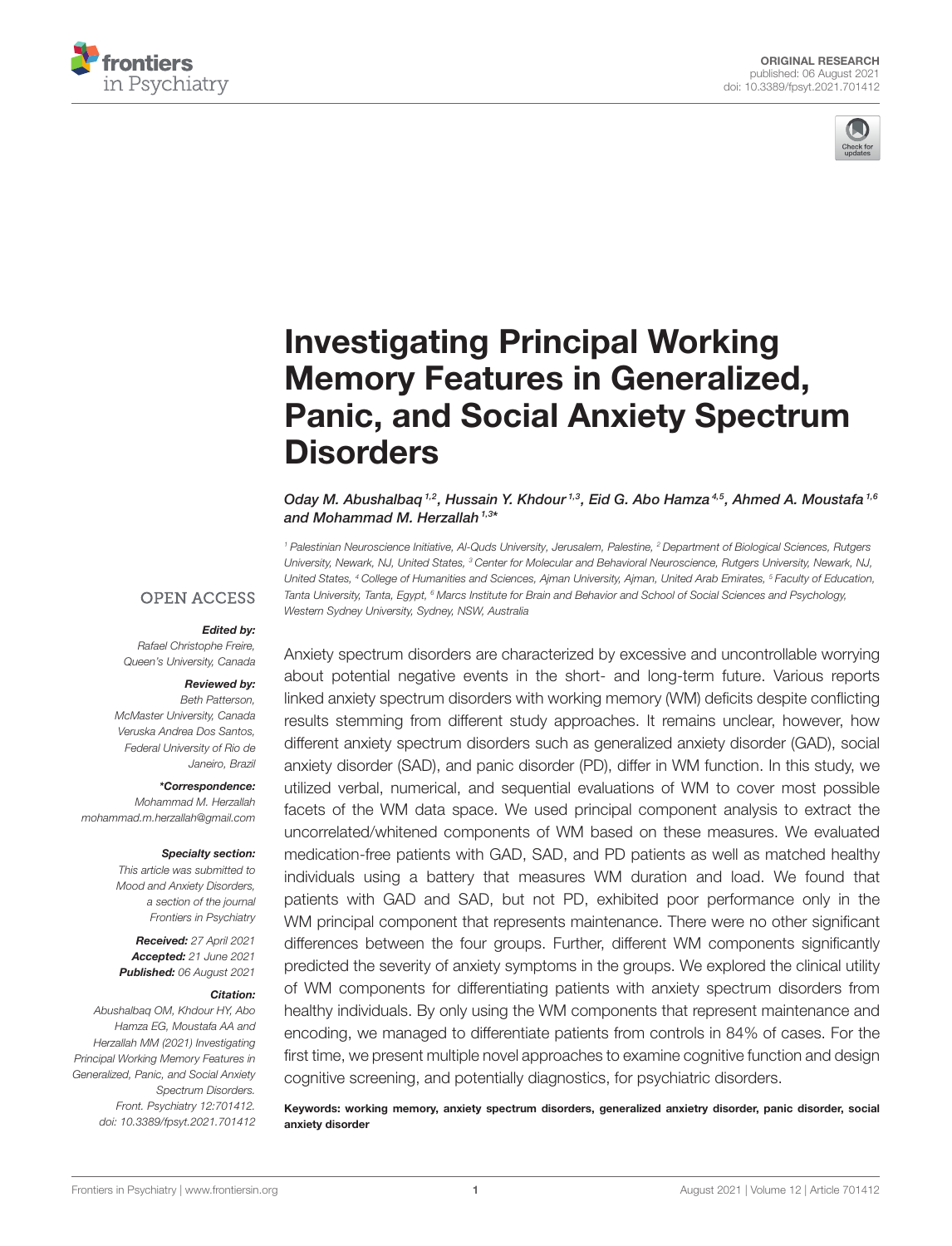# INTRODUCTION

Anxiety spectrum disorders are characterized by excessive and uncontrollable worrying about negative events that may occur in the future [\(1,](#page-8-0) [2\)](#page-8-1). The basic psychopathology of anxiety spectrum disorders is related to an attentional imbalance in processing threat vs. safety signals in the environment. In particular, the encoding, maintenance, and retrieval of information could be affected by anxiety spectrum disorders in a way that leads to excessive worrying [\(3](#page-8-2)[–5\)](#page-8-3). A significant body of literature suggests that individuals with anxiety spectrum disorders exhibit different cognitive dysregulations that could underlie and exacerbate their symptoms [\(2,](#page-8-1) [4,](#page-8-4) [6,](#page-8-5) [7\)](#page-8-6).

Working memory (WM) includes different subcomponents including encoding, maintenance, and retrieval of information [\(8\)](#page-8-7). The expression of various anxiety symptoms could be attributed to attentional bias toward task-irrelevant thoughts (e.g., worry/threats) and their subsequent processing [\(3,](#page-8-2) [4\)](#page-8-4). Some studies have investigated the interaction between anxiety symptoms and WM in healthy individuals. For example, it was reported that increasing WM load reduces anxiety given the diversion of executive resources toward the increased task difficulty [\(9](#page-8-8)[–11\)](#page-8-9). This was attributed to the recruitment of topdown executive control mechanisms to override the potential involvement of the threat-detection system [\(4,](#page-8-4) [12\)](#page-8-10). Other studies suggested no general WM deficits in healthy individuals with trait anxiety [\(13\)](#page-8-11). Rather, healthy individuals with high trait anxiety failed to filter threat-related information from WM [\(14,](#page-8-12) [15\)](#page-8-13). With conflicting results, previous research did not offer sufficient dissociation between WM components in the modulation of anxiety symptoms in healthy individuals.

Studies investigating WM in patients with anxiety disorders focused on the effect of WM load on anxiety symptoms under safety vs. threat. Najmi et al. and Vytal et al. showed that patients with GAD outperformed healthy individuals in WM tasks that manipulated load under threat, but not in a safe, context [\(16,](#page-8-14) [17\)](#page-8-15). Conversely, Park et al. reported that patients with GAD were impaired in WM duration and maintenance tasks [\(18\)](#page-8-16). Similarly, patients with social anxiety disorder (SAD) performed more poorly than healthy individuals in a WM load task that tested the recall of words based on social and threat inference. However, patients with SAD performed better with the social threat condition compared to the neutral condition, thus demonstrating a potential processing bias for social-relevant information [\(19\)](#page-8-17). Aside from manipulating the WM load, complexity of the task, or threat/safety, previous studies did not delineate the WM mechanisms in anxiety states (in healthy individuals) or traits (patients with anxiety spectrum disorders). In part, this could be attributed to the inconsistency of the WM tasks and domains that were evaluated in previous studies. This is further compounded by the lack of mapping of different components of WM onto different components of anxiety in different disorders.

To address these disparities, we used three computer-based tasks that target various domains of WM in three major types of anxiety spectrum disorders: GAD, SAD, and panic disorder (PD), as well as matched healthy individuals. We assessed WM

duration and maintenance using the short-delay WM and longdelay WM tasks [\(20\)](#page-8-18). We also used the N-Back task to examine WM load [\(21](#page-8-19)[–23\)](#page-8-20). We predicted that patients with different types of anxiety spectrum disorders (GAD, SAD, and PD) would exhibit different cognitive and neuropsychological impairments in different domains of WM. We also examined the accuracy of relying on WM components to differentiate patients with anxiety spectrum disorders from healthy subjects.

# **METHODS**

# **Participants**

Participants were recruited within the Psychogeriatric Research Center, Institute of Psychiatry, Ain Shams University and its associated clinics  $(N = 82, 36$  females) using convenience sampling between 2010-2014. The treating psychiatrist referred eligible patients (with no comorbidities) to the researcher responsible for completing the study protocols. The participants were assigned to one of four groups after fulfilling the diagnostic criteria with no comorbidities for: GAD ( $N = 20$ , 9 females), SAD ( $N = 20$ , 9 females), PD ( $N = 18$ , 8 females), or healthy individuals (HCs;  $N = 24$ , 10 females). HC were either partners of patients or were recruited from the community. All participants were Egyptian ranging in age from 30-60 years. Upon intake, participants (patients and HC) were administered the mini international neuropsychiatric interview [MINI; [\(24\)](#page-8-21)] by one researcher to confirm the diagnosis and absence of comorbidities (no inter-rater reliability was required). Groups were matched for age, sex, years of education, and disease duration as detailed in **[Table 1](#page-3-0)** (statistical tests resulted in  $p > 0.2$ ). Inclusion criteria for HC were absence of any psychiatric, neurological, or other disorders that might affect cognition. Exclusion criteria for all participants included psychotropic drug exposure in the past 6 months; major medical or neurological illness; illicit drug use or alcohol abuse within the past year; lifetime history of alcohol or drug dependence; psychiatric disorders other than the three anxiety disorders; current pregnancy or breastfeeding. After receiving a complete description of the study, participants provided written informed consent as approved by the Ethics committee at Ain Shams University School of Medicine.

# Neuropsychological Test Battery

All participants underwent the Arabic version of neuropsychological tests by the clinicians: the North American Adult Reading Test (NAART) [\(25\)](#page-8-22) and the revised version of the digit span test of the Wechsler adult intelligence scale (WAIS-R Digit Span; Forward and Backward) [\(26\)](#page-8-23). Both NAART [\(27,](#page-8-24) [28\)](#page-8-25) and WAIS-R [\(29,](#page-8-26) [30\)](#page-8-27) have been associated with WM function. All participants completed the Arabic version of the Hamilton anxiety rating scale (HAM-A [\(31,](#page-8-28) [32\)](#page-8-29)) to rate the severity of a participant's anxiety symptoms.

There was no significant difference between groups in NAART  $(F_{(3,78)} = 0.258, p = 0.855)$ . However, there was a significant effect of the group in HAM-A  $(F_{(3,78)} = 119.27, p < 0.001,$  $\eta^2$  = 0.82) between the HC group and the three patient groups (Tukey's HSD  $p < 0.001$ ) but not between the three patient groups ( $p > 0.05$ ). Kruskal-Wallis test to compare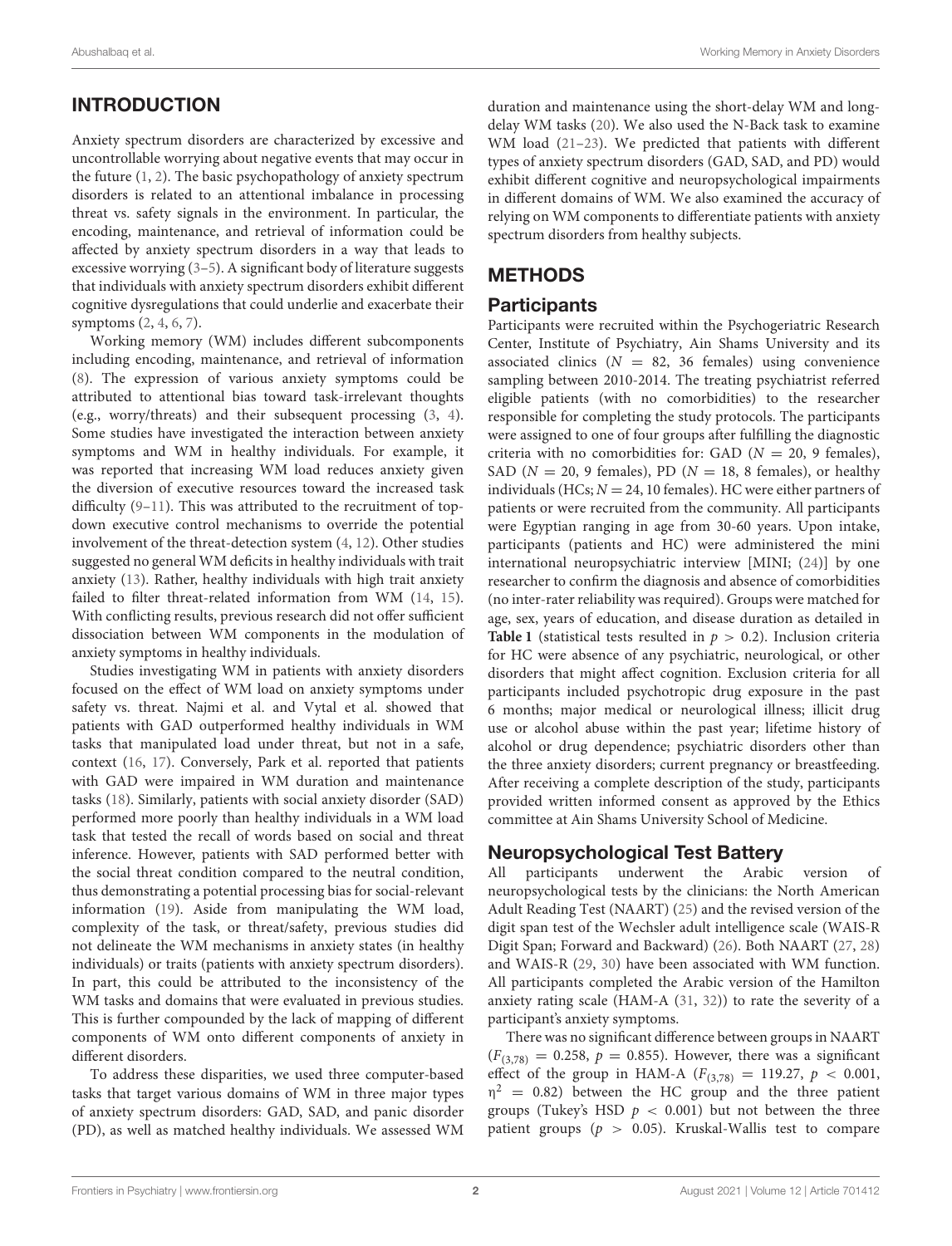<span id="page-3-0"></span>TABLE 1 | Summary of demographic and neuropsychological results.

|            |           | Age   | Education | <b>Disease duration</b>  | <b>HAM-A</b> | <b>NAART</b> | <b>Forward Digit</b> | <b>Backward Digit</b> |
|------------|-----------|-------|-----------|--------------------------|--------------|--------------|----------------------|-----------------------|
| <b>PD</b>  | Mean      | 41.67 | 12.17     | 12.22                    | 22.50        | 33.39        | 8.17                 | 6.89                  |
|            | <b>SD</b> | 4.81  | 2.79      | 3.35                     | 3.88         | 11.65        | 2.07                 | 2.25                  |
| <b>SAD</b> | Mean      | 45.00 | 11.75     | 13.55                    | 24.25        | 34.50        | 8.15                 | 6.45                  |
|            | <b>SD</b> | 4.24  | 3.27      | 3.61                     | 4.66         | 11.49        | 1.53                 | 1.85                  |
| <b>GAD</b> | Mean      | 42.30 | 11.70     | 12.60                    | 24.50        | 35.35        | 7.30                 | 6.25                  |
|            | <b>SD</b> | 5.46  | 3.10      | 3.99                     | 3.03         | 6.22         | 1.75                 | 1.68                  |
| HC         | Mean      | 43.92 | 11.88     |                          | 7.00         | 35.79        | 8.17                 | 6.63                  |
|            | <b>SD</b> | 6.83  | 3.08      | $\overline{\phantom{a}}$ | 3.02         | 7.25         | 1.88                 | 1.47                  |

WAIS DigitSpan-Forward and -Backward showed no significant difference between groups (DigitSpan-Forward:  $H = 3.477$ , df = 3,  $p = 0.324$ ; DigitSpan-Backward: H = 1.143, df = 3,  $p = 0.767$ ). We did not observe any correlations between the psychometric results or cognitive results and age, education, or sex. Hence, age, education, and sex were not included in any of the subsequent analyses except for logistic regression.

## Computer-Based Working Memory Task

We used three different computer-based tasks to examine WM duration, maintenance, and load.

#### **1 Short-delay working memory task** [\(20\)](#page-8-18)

The task used here was a variation of the delayed-response task used extensively in animal [\(33\)](#page-8-30) and human [\(34\)](#page-9-0) studies. Subjects were presented with a sequence of letter stimuli (H, K, Z, P) on a computer screen, and were instructed to press one of two keys to each letter presentation. Subjects were presented with H before Z, H before P, K before Z, and K before P. Here, subjects had to discover the target sequence by trial and error (i.e., correct or incorrect feedback). Subjects were instructed to press the left button for each cue and the right button when they think they have seen the target sequence. In this task, correct response to a stimulus depends on which stimulus preceded it before the delay interval, thus examining WM duration and maintenance. The delay interval between stimulus presentations was 1 s. After each probe stimulus, feedback (correct vs. incorrect) informed the subjects whether they were correct or incorrect. To receive correct feedback, the subjects press one key to indicate "target sequence," while they press another key for all other sequences of stimuli to indicate "non-target sequences." All other responses lead to incorrect feedback.

#### **2 Long-delay working memory task** [\(20\)](#page-8-18)

This task was identical to the short-delay working memory task, except that here we used different letters (M, T, R, S) and the delay interval was 5 s. Similar to the short-delay working memory task, this task integrates representation, maintenance, and updating of task goals based on the effects of contextual cues on task performance. However, increasing the delay interval to 5 s in this task allows a more reliable way to investigate active maintenance of task-related information compared to the short-delay task. This is due to challenging the ability to maintain access to goal-related information in the long-delay task.

#### **3 The N-back task** [\(21,](#page-8-19) [22\)](#page-8-31).

The N-back task tests the effects of WM load on performance. Here, a sequence of letters was presented to the subjects, one at a time. Here, WM load was either two or three items, that is, subjects had to evaluate the similarity of each item to the one presented N-items previously  $(N = 2 \text{ or } 3)$ . In the 2- and 3-back conditions, a target was any letter that was identical to the one presented two or three trials preceding it, respectively. Stimulus encoding and response demands were constant across conditions; the only requirement is to maintain and update increasingly greater amounts of information at higher loads differed. Pseudorandom sequences of single consonants were presented, and subjects responded to each stimulus, pressing one button to targets and another to no targets. Order of task conditions was randomized across subjects.

## Statistical Analysis

We examined the differences between GAD, PD, SAD, and HC in computer-based WM tasks (long-delay, short-delay, N-back) and other neuropsychological measures (NAART, WAIS digit span forward, and backward) using mixed-mode MANOVAs followed by one-way ANOVAs and Tukey's HSD. The normality of all variables fulfilled the assumption of normality according to the Kolmogorov-Smirnov test ( $p > 0.1$ ). Subsequently, we used principal component analysis (PCA) to decorrelate the WM measures and reexamine the group differences using orthogonal uncorrelated variables, similar in principle to a Hotteling transform. Using multiple linear regression, we examined the relationship between anxiety symptoms and different WM components. Finally, we used logistic regression and ROC analysis to examine the significance of the WM components in differentiating patients with anxiety spectrum disorders from HC.

# RESULTS

## Group Differences in WM Measures and **Components**

We used a mixed-model MANOVA with group as the betweensubject variable (GAD, PD, SAD, HC), the WM measure type (N-back, long-delay, short-delay, NAART, digit-span forward, digit-span backward) as the within-subject variable, and the z-scored WM measures as the dependent variables (with the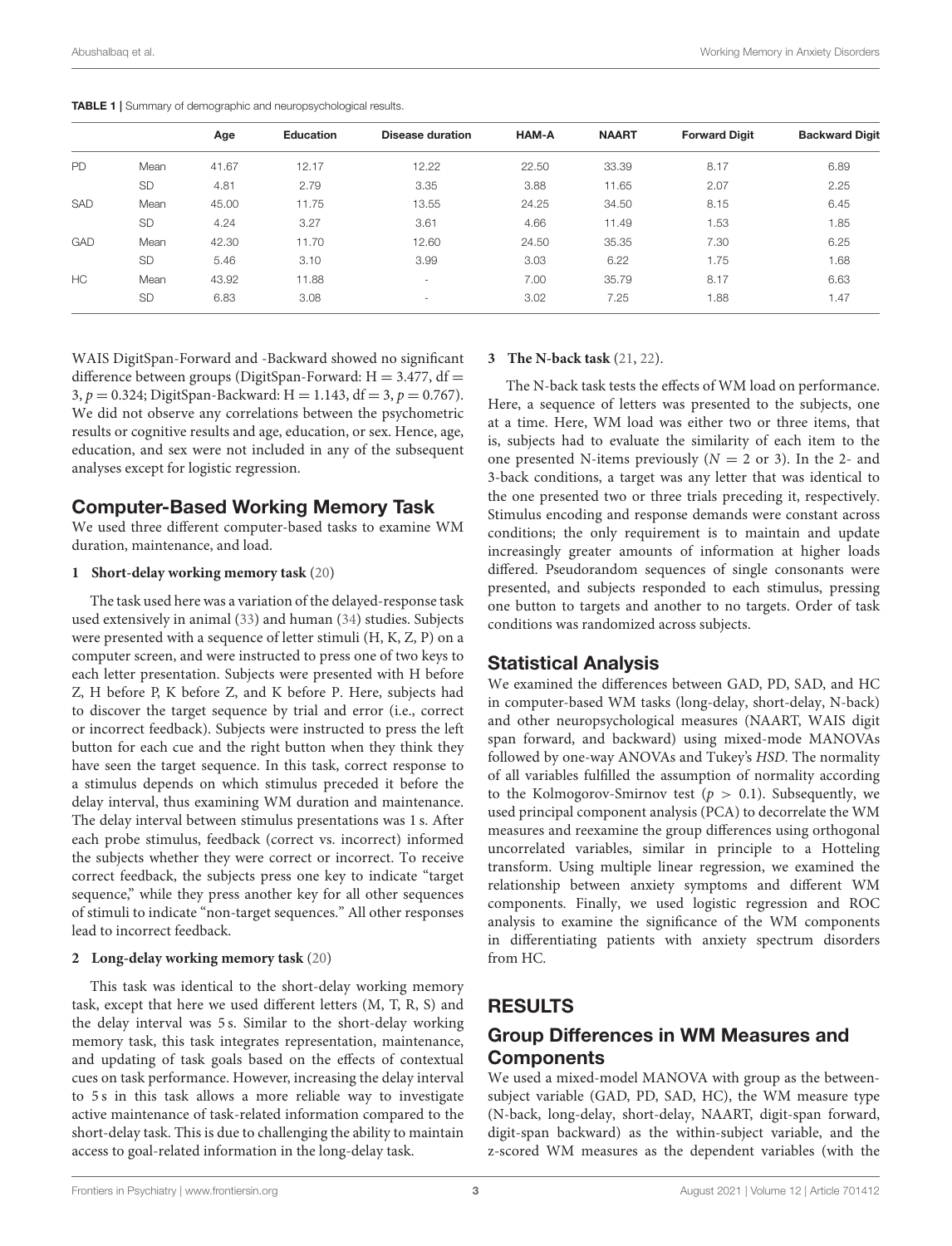Wilk's correction). There was a significant group effect and a significant interaction between group and WM measures.

| Variable(s)                | F      | df between df error |         | D     | Partial n <sup>2</sup> |
|----------------------------|--------|---------------------|---------|-------|------------------------|
| <b>WM Measures</b>         | 0.022  | 5                   | 74      | 1.000 |                        |
| Group                      | 11.437 | 3                   | 78      | 0.000 | 0.306                  |
| <b>WM Measures * Group</b> | 2.518  | 15                  | 204.683 | 0.002 | 0.144                  |

To explore the significant interaction, we used multiple oneway ANOVAs to explore the effects of group on individual WM measures.

| Variable | DV                    | F      | df between df error |    | р     | $\eta^2$ |
|----------|-----------------------|--------|---------------------|----|-------|----------|
| Group    | <b>WM Long-Delay</b>  | 17.355 | з                   | 78 | 0.000 | 0.524    |
|          | N-Back                | 16.848 | з                   | 78 | 0.000 | 0.393    |
|          | <b>WM Short-Delay</b> | 0.548  | 3                   | 78 | 0.651 |          |
|          | <b>NAART</b>          | 0.258  | 3                   | 78 | 0.855 |          |
|          | Forward digit-span    | 1.137  | 3                   | 78 | 0.339 |          |
|          | Backward digit-span   | 0.430  | 3                   | 78 | 0.732 |          |

Tukey's HSD post hoc analysis revealed significant differences between GAD and SAD on one side and HC and PD on the other in both the long-delay and N-Back WM variables (**[Figure 1](#page-5-0)**).

We explored the WM data structured underlying the six WM measures using PCA. In particular, we aimed to decorrelate and transform the six WM measures and extract the orthogonal WM components. As in a Hotteling transform, we retained all the resulting components to account for the entirety of variance in the sample (**[Figure 2](#page-5-1)**). Component loadings are summarized below.

| <b>WM Measure</b>     | Component   |          |          |          |             |          |  |
|-----------------------|-------------|----------|----------|----------|-------------|----------|--|
|                       | <b>PC-1</b> | $PC-2$   | $PC-3$   | $PC-4$   | <b>PC-5</b> | $PC-6$   |  |
| N-Back                | 0.891       | 0.146    | $-0.231$ | $-0.035$ | 0.060       | 0.356    |  |
| <b>WM Long-Delay</b>  | 0.907       | $-0.056$ | $-0.023$ | 0.150    | 0.144       | $-0.361$ |  |
| <b>WM Short-Delay</b> | 0.041       | $-0.773$ | 0.361    | 0.386    | 0.325       | 0.123    |  |
| <b>NAART</b>          | $-0.196$    | 0.170    | $-0.459$ | 0.841    | $-0.122$    | 0.007    |  |
| Forward digit-span    | 0.231       | 0.298    | 0.711    | 0.280    | $-0.523$    | 0.039    |  |
| Backward digit-span   | $-0.140$    | 0.595    | 0.300    | 0.144    | 0.718       | 0.017    |  |

We repeated the mixed-model MANOVA using the principal WM components (instead of the raw measures) as the dependent variables, with group as the between-subject and WM component as the within-subject variables. Below we report the multivariate results with the Wilk's Lambda correction.

| Variable(s)                | F      | df between df error |         | D     | Partial $n^2$ |
|----------------------------|--------|---------------------|---------|-------|---------------|
| <b>WM Components</b>       | 0.023  | 5                   | 74      | 1.000 |               |
| Group                      | 11.437 | 3                   | 78      | 0.000 | 0.306         |
| <b>WM Measures * Group</b> | 2.484  | 15                  | 204.683 | 0.002 | 0.143         |

Given the significant interaction between group and WM components, we used one-way ANOVAs with each of the WM components as the dependent variable.

| Variable | DV          | F      | df between | df error | p     | η <sup>2</sup> |
|----------|-------------|--------|------------|----------|-------|----------------|
| Group    | <b>PC-1</b> | 11.836 | 3          | 78       | 0.000 | 0.438          |
|          | $PC-2$      | 1.122  | 3          | 78       | 0.346 |                |
|          | $PC-3$      | 0.865  | 3          | 78       | 0.463 |                |
|          | $PC-4$      | 0.393  | 3          | 78       | 0.759 |                |
|          | $PC-5$      | 0.856  | 3          | 78       | 0.468 |                |
|          | $PC-6$      | 0.238  | 3          | 78       | 0.870 |                |
|          |             |        |            |          |       |                |

Tukey's HSD post hoc tests revealed significant differences between GAD and SAD on one side and HC and PD on the other only in PC-1, which was extracted mainly from the long-delay and N-Back WM variables (**[Figure 3](#page-6-0)**).

# WM Components Predict Anxiety Symptom **Severity**

Using backward multiple linear regression, we used the WM components to predict the severity of anxiety symptoms (HAM-A) across groups (GAD, PD, SAD, HC). Regression models produced significant predictions of anxiety symptom severity based on the WM components as shown in the table below. Non-overlapping WM components predicted symptom severity across groups.

| Group      | R | $R^2$            |                        | Predictors df-between df-within |    | F     |             |
|------------|---|------------------|------------------------|---------------------------------|----|-------|-------------|
| <b>GAD</b> |   |                  | 0.610 0.372 PC-1, PC-3 | 2                               | 19 |       | 5.041 0.019 |
| PD.        |   | 0.416 0.173 PC-6 |                        |                                 | 17 |       | 3.347 0.086 |
| <b>SAD</b> |   | 0.469 0.220 PC-4 |                        | 1                               | 19 |       | 5.072 0.037 |
| HC.        |   |                  | 0.677 0.458 PC-2, PC-3 | 2                               | 23 | 9.623 | 0.001       |
|            |   |                  |                        |                                 |    |       |             |

In comparison, raw WM measures did not perform as well as WM components in predicting anxiety symptom severity, especially in patients with PD.

| Group      | R | $R^2$ | <b>Predictors</b>                                                              | df-<br>between | df-<br>within | F     | P     |
|------------|---|-------|--------------------------------------------------------------------------------|----------------|---------------|-------|-------|
|            |   |       | <b>GAD</b> 0.472 0.225 Long-Delay                                              | 1              | 19            | 5.171 | 0.035 |
| <b>PD</b>  |   |       | 0.235 0.055 Long-Delay                                                         | 1              | 17            | 0.934 | 0.348 |
| <b>SAD</b> |   |       | 0.450 0.203 NAART                                                              | 1              | 19            | 4.573 | 0.046 |
| HС         |   |       | 0.692 0.478 N-Back.<br>DigitSpan-<br>Forward.<br>DigitSpan-<br><b>Backward</b> | З              | 23            | 5.636 | 0.006 |

# WM Components Differentiate Anxiety Spectrum Disorders From Healthy

We examined the accuracy of WM components in differentiating patients with anxiety spectrum disorders from healthy individuals. In particular, we used backward logistic regression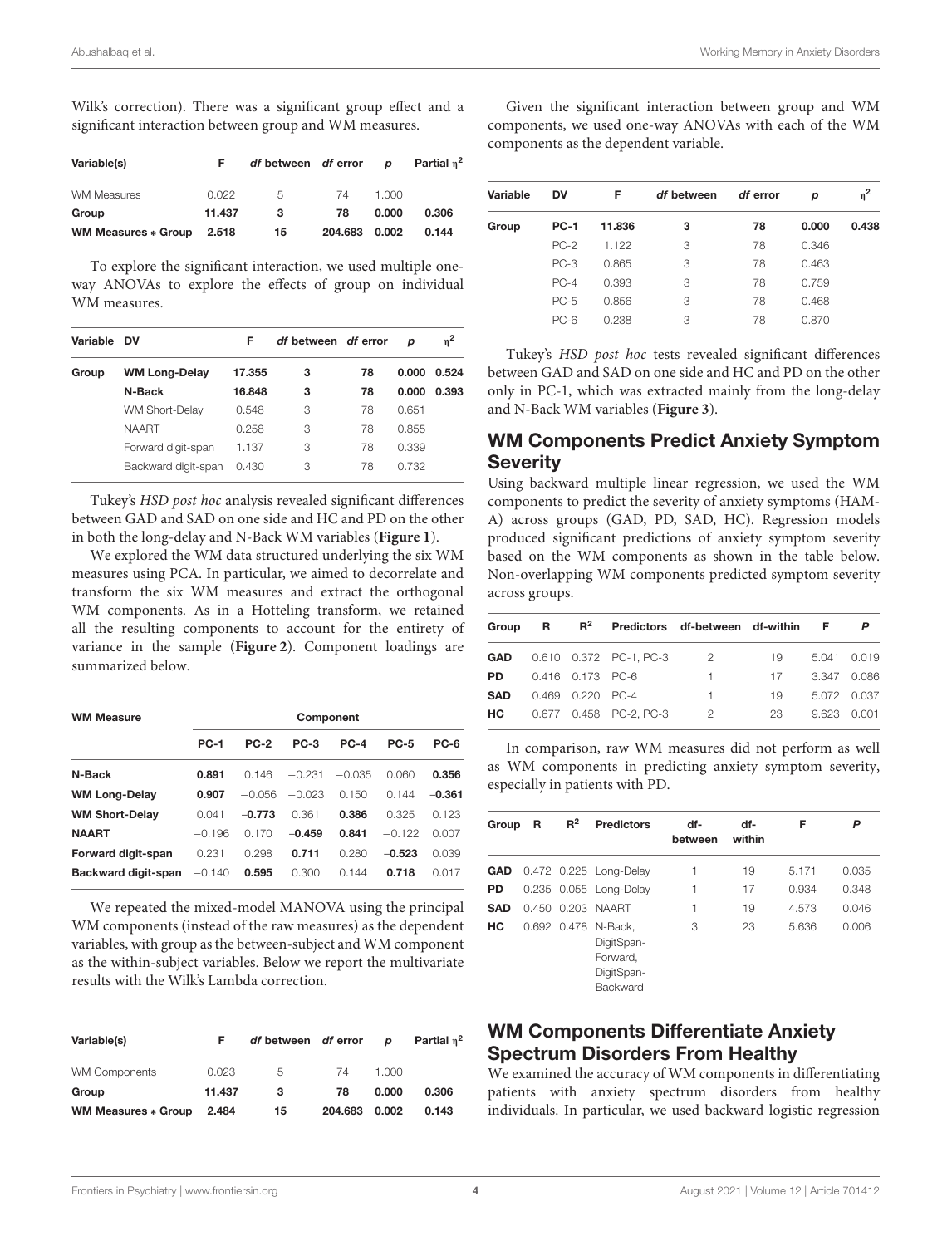

<span id="page-5-0"></span>

<span id="page-5-1"></span>with the six WM components, age, education, and gender as predictors, and the binary outcome as anxiety spectrum disorders or healthy. The final model (−2 Loglikelihood = 72.855, Cox & Snell  $R^2 = 0.274$ , Negelkerke  $R^2 = 0.391$ ; Hosmer and Lemeshow test:  $\chi^2 = 5.491$ ,  $df = 8$ ,  $p = 0.704$ ) achieved 89.7% sensitivity and 62.5% specificity with two predictors: PC-1 (based on WM long-delay and N-back) and PC-2 (based on WM short-delay and backward digit-span). The parameters of the predictors are summarized below. Logistic regression models using raw WM measures did not achieve sufficient goodness-of-fit (Hosmer and Lemeshow test,  $p > 0.05$ ).

| <b>PREDICTOR</b> | в        | S.E.  | Wald   | df | P     | Exp(B) |
|------------------|----------|-------|--------|----|-------|--------|
| <b>PC-1</b>      | $-1.578$ | 0.399 | 15.606 |    | 0.000 | 0.206  |
| $PC-2$           | $-0.573$ | 0.310 | 3.406  |    | 0.065 | 0.564  |
| Constant         | 3.911    | 2.676 | 2.136  |    | 0.144 | 49.928 |

ROC analysis of the logistic regression model probabilities revealed an 83.7% accuracy for identifying for anxiety spectrum disorders based on WM components.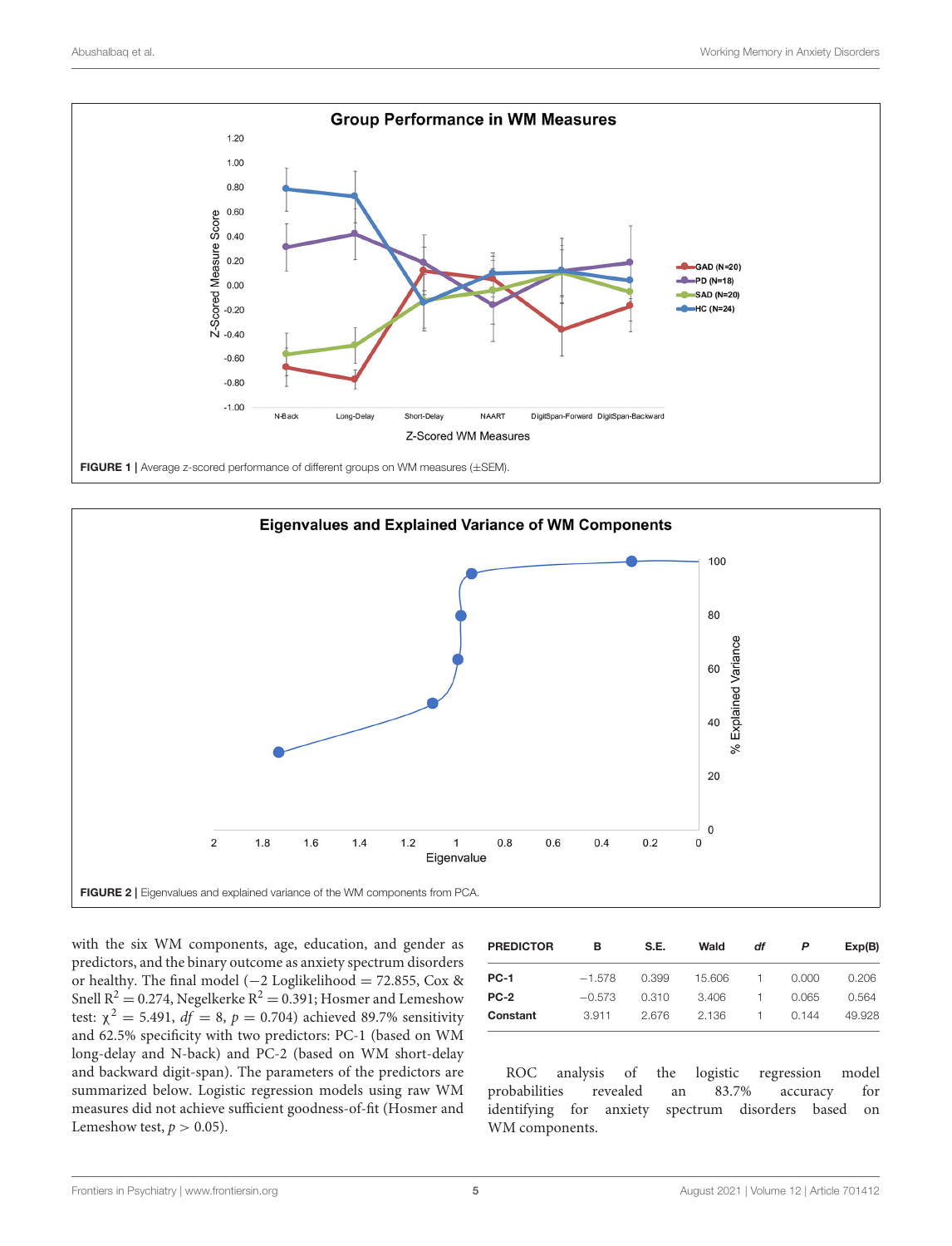

# <span id="page-6-0"></span>**DISCUSSION**

In this study, we explored the different domains of WM in anxiety spectrum disorders. Patients with SAD and GAD showed impairment in WM duration (long-delay WM task) and load (N-back task) compared to patients with PD and healthy individuals. Importantly, PCA of the WM variables allowed for the uncovering of a single principal WM component which drives this difference (PC-1). We utilized the different principal components in the uncorrelated WM data matrix to significantly predict the severity of anxiety symptoms across the different groups. Finally, we showed the clinical utility of the WM principal components in identifying anxiety spectrum disorders using logistic regression and ROC analysis. To our knowledge, this is the first study to evaluate the principal components of WM and their utilization as potential screening measures in anxiety spectrum disorders.

The novel approach of our study lies in the utilization of uncorrelated/whitened WM components using PCA to identify hidden data structures in raw WM variables. We used the uncorrelated data components from six different WM tasks/questionnaires evaluated within-subjects to make inferences to anxiety spectrum disorders and symptom severity. Common WM measures produce highly correlated results. Although factor analysis was first developed to measure IQ based on different psychometric scores by Spearman in the early 20th century [\(35\)](#page-9-1), in recent decades, little research utilized orthogonal feature extraction, such as Hotteling transform, on cognitive data to eliminate covariance and examine the collective underlying data structure across different tasks. Instead, previous research focused on defining principal components to explain some, but not all, the variability in cognitive samples. As a result, the reliance on raw cognitive measures or a handful of components to understand psychopathology, as in anxiety spectrum disorders, can overlook the principal mechanisms. In our study, we just transformed the raw data from five different WM measures to an uncorrelated matrix with a similar number of components using PCA without truncating the explained variability. The underlying data structure clearly shows that if we were to utilize dimensionality reduction of PCA, we will only retain the first two components with Eigenvalues that are larger than 1. However, and given that we approached the current problem without a priori hypotheses about WM or anxiety spectrum disorders, we chose to retain all components that pertain to the data and explore the different WM mappings onto anxiety spectrum disorders.

The only significant difference between the various groups (GAD, PD, SAD, HC) was in WM PC-1. With 90% loadings on the N-Back and WM Long-Delay tasks, PC-1 could represent the principal measure of WM maintenance and/or retrieval from the pooled covariance of different mechanisms underlying WM function, including duration, load, maintenance, and retrieval. The GAD and SAD groups exhibited significantly lower performance than PD and HC in PC1. Several studies reported that patients with GAD did not differ from healthy individuals in WM load accuracy in a safe context in the N-Back task [\(16,](#page-8-14) [17,](#page-8-15) [36,](#page-9-2) [37\)](#page-9-3). However, in these papers, patients with GAD did not exhibit higher anxiety-induced startle or anxiety ratings compared to healthy individuals [\(17\)](#page-8-15). In an earlier experiment, Vytal et al. suggested that high-load WM in the N-Back task reduced anxiety levels in healthy individuals [\(10\)](#page-8-32). In patients with various anxiety spectrum disorders, MacNamara et al. reported WM impairment with increased load and PD symptoms in the N-Back task [\(38\)](#page-9-4). All of these previous studies used a safe/threat version of the N-Back task to study WM load. Moreover, Park et al. reported that patients with GAD were impaired in WM duration and maintenance tasks [\(18\)](#page-8-16). In line with Eysenck's attention control theory [\(4\)](#page-8-4), and given the nature of the psychopathology in GAD and other anxiety spectrum disorders, it is expected that any threat encounter will create a "negative context" even for neutral conditions. This is confirmed by earlier findings in a neutral version of the N-Back task, similar to the one we used, where patients with GAD showed significant impairment in high-load conditions only [\(39\)](#page-9-5). Further confirmation comes from other studies of WM capacity using neutral/threat stimuli. Patients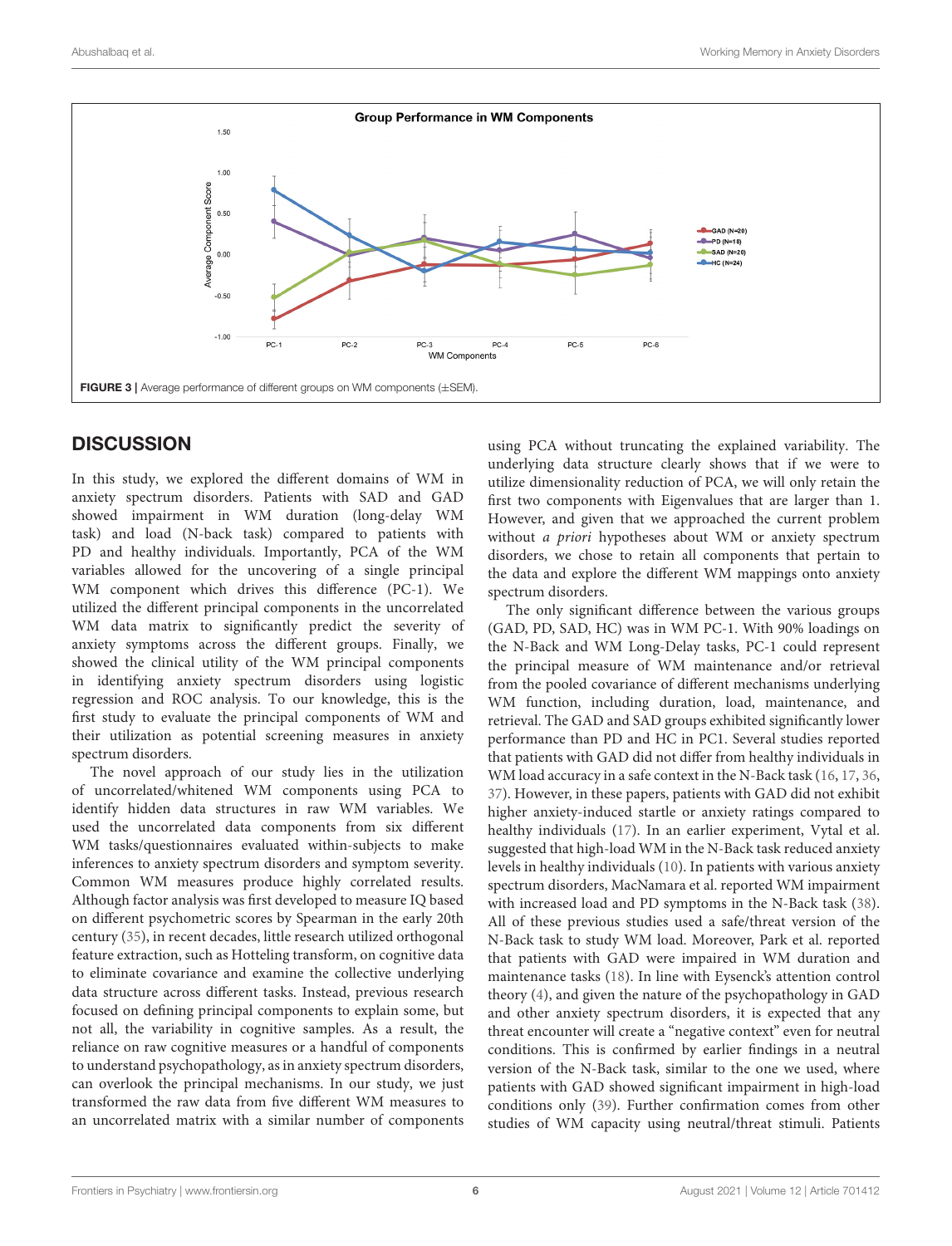

<span id="page-7-0"></span>with SAD exhibited conflicting results across several studies, with better performance under threat [\(19\)](#page-8-17), or no difference from healthy individuals in WM capacity [\(40\)](#page-9-6). Our results replicated previous findings in the neutral experiments both in our raw (**[Figure 1](#page-5-0)**) and covariance-free WM variables across anxiety spectrum disorders (**[Figure 3](#page-6-0)**). We showed that a WM maintenance and/or retrieval deficit exists only in GAD and SAD but not in PD. There were no other differences between anxiety spectrum disorders and healthy individuals in any of the other WM components. Our findings alongside the shortcomings of raw WM measures could explain the conflicting results in previous literature addressing WM in anxiety [\(41](#page-9-7)[–43\)](#page-9-8). These cross-diagnostic findings based on principal WM components shed much needed attention on the mapping of anxiety spectrum disorders onto WM mechanisms.

Eysenck's attention control theory suggests that anxiety impairs cognitive function, such as WM, by increasing stimulusdriven attentional processing at the expense of goal-directed attentional processing [\(4\)](#page-8-4). This theory is supported by various empirical findings supporting anxiety-related impairment in verbal reasoning [\(44\)](#page-9-9), spatial reasoning [\(45\)](#page-9-10), reading comprehension [\(42\)](#page-9-11), verbal working memory [\(46\)](#page-9-12), and sustained attention [\(47\)](#page-9-13). Collectively, these findings support the involvement of WM mechanisms in anxiety states and anxiety spectrum disorders [\(48\)](#page-9-14). However, it will be impossible to dissociate the different WM mechanisms without conducting a within-subject evaluation of various facets of WM in multiple anxiety spectrum disorders. Our study utilized verbal, numerical, and sequential evaluations of WM to cover most, if not all, possible facets of the WM data space. Following PCA, it was evident that only two WM principal components sufficiently represent the data space; PC-1 representing maintenance, and PC-2 representing encoding. We intentionally avoided naming the WM principal components. Based on previous studies on uncertainty and error processing in anxiety spectrum disorders [\(49\)](#page-9-15), we decided to analyze all components to account for all the variance in our dataset.

We found that different WM principal components significantly predict anxiety symptom severity across different anxiety spectrum disorders and healthy individuals. The explained variance in anxiety symptoms by WM principal components outperformed that from WM raw variables. Nevertheless, the predictive power of WM components did not exceed 50% of variance in anxiety symptom severity. Lukasik et al. found negative correlations between WM measures and anxiety, but not stress [\(48\)](#page-9-14). However, they did not explore the different WM principal components or mechanisms in their dataset despite using 10 WM tasks. Moreover, Berggren et al. showed that self-reported state anxiety negatively correlated with WM performance in healthy individuals [\(50\)](#page-9-16). One study also found that WM capacity and efficiency predicted symptoms of anxiety and distress in healthy individuals [\(51\)](#page-9-17). In our study, we report for the first time how different WM components can predict the severity of anxiety symptoms in different anxiety spectrum disorder diagnoses as well healthy individuals. Ultimately, thorough examination of cognitive function across anxiety spectrum and other psychiatric disorders could lead to the useful insights about the fortification of current diagnostic systems.

We examined the ability WM components, not raw measures, to identify anxiety spectrum disorders. Based only on WM PC-1 and PC-2, we could differentiate patients with anxiety spectrum disorders from healthy individuals with 83.7% accuracy (**[Figure 4](#page-7-0)**). Thus, performing two 5-min computer-based cognitive tasks could be up for further evaluation especially if the current accuracy holds in larger samples with different diagnosis categories. As opposed to lengthy clinical interviews [\(52\)](#page-9-18), such cognitive tools would offer swift screening results even if the current signal only denotes a non-specific presence of a mental illness. Considering the serious concerns about the validity and reliability of psychiatric diagnoses not exceeding 60% [\(53\)](#page-9-19), adding cognitive profiles to the diagnostic process for anxiety disorders could significantly improve the outcomes. We build this proposal on previous studies that consistently link cognitive dysfunction with various mental disorders using objective, languageindependent, culture-independent cognitive paradigms that are based on animal behavior research [\(54–](#page-9-20)[57\)](#page-9-21). Future studies with larger datasets ought to provide more evidence to support cognitive screening, and possibly diagnostics, for mental disorders.

# DATA AVAILABILITY STATEMENT

The de-identified data supporting the conclusions of this article can be made available by the authors upon request.

## ETHICS STATEMENT

The studies involving human participants were reviewed and approved by Ethics committee at Ain Shams University School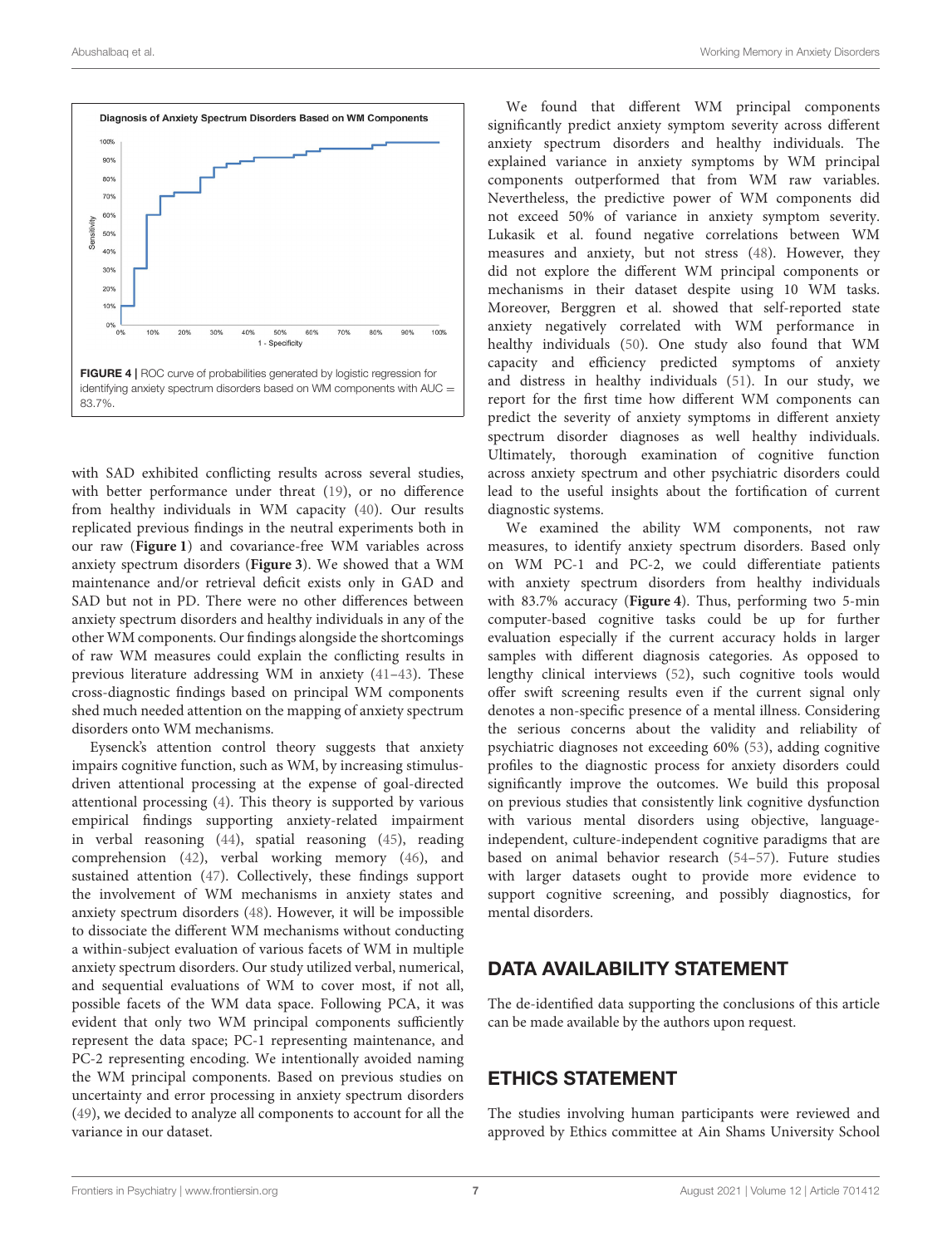of Medicine. The patients/participants provided their written informed consent to participate in this study.

# AUTHOR CONTRIBUTIONS

OA contributed to data analysis and wrote the manuscript. MH conducted the data analysis, wrote the results, and wrote and finalized the manuscript. AM designed the study, collected the data, and edited the manuscript. EA collected the data and edited the manuscript. HK formatted the data,

# **REFERENCES**

- <span id="page-8-0"></span>1. Grillon C, Ameli R, Woods SW, Merikangas K, Davis M. Fear-potentiated startle in humans: effects of anticipatory anxiety on the acoustic blink reflex. Psychophysiology. (1991) 28:588–95. doi: [10.1111/j.1469-8986.1991.tb01999.x](https://doi.org/10.1111/j.1469-8986.1991.tb01999.x)
- <span id="page-8-1"></span>2. Davis M, Walker DL, Miles L, Grillon C. Phasic vs. sustained fear in rats and humans: role of the extended amygdala in fear vs. anxiety. Neuropsychopharmacology. (2010) 35:105–35. doi: [10.1038/npp.2009.109](https://doi.org/10.1038/npp.2009.109)
- <span id="page-8-2"></span>3. Bar-Haim Y, Lamy D, Pergamin L, Bakermans-Kranenburg MJ, Van IMH. Threat-related attentional bias in anxious and nonanxious individuals: a metaanalytic study. Psychol Bull. (2007) 133:1–24. doi: [10.1037/0033-2909.133.1.1](https://doi.org/10.1037/0033-2909.133.1.1)
- <span id="page-8-4"></span>4. Eysenck MW, Derakshan N, Santos R, Calvo MG. Anxiety and cognitive performance: attentional control theory. Emotion. (2007) 7:336–53. doi: [10.1037/1528-3542.7.2.336](https://doi.org/10.1037/1528-3542.7.2.336)
- <span id="page-8-3"></span>5. Shackman AJ, Maxwell JS, Mcmenamin BW, Greischar LL, Davidson RJ. Stress potentiates early and attenuates late stages of visual processing. J Neurosci. (2011) 31:1156–61. doi: [10.1523/JNEUROSCI.3384-10.2011](https://doi.org/10.1523/JNEUROSCI.3384-10.2011)
- <span id="page-8-5"></span>6. Clark DM, Wells A. A cognitive model of social phobia. In: Social Phobia: Diagnosis, Assessment, and Treatment. New York, NY: Guilford Press (1995). p. 1–24. Available online at:<https://tinyurl.com/33ezey24>
- <span id="page-8-6"></span>7. Owens M, Stevenson J, Norgate R, Hadwin JA. Processing efficiency theory in children: working memory as a mediator between trait anxiety and academic performance. Anxiety Stress Coping. (2008) 21:417–30. doi: [10.1080/10615800701847823](https://doi.org/10.1080/10615800701847823)
- <span id="page-8-7"></span>8. Miyake A, Shah P. Models of Working Memory: Mechanisms of Active Maintenance and Executive Control. New York, NY: Cambridge University Press. (1999).
- <span id="page-8-8"></span>9. Shackman AJ, Sarinopoulos I, Maxwell JS, Pizzagalli DA, Lavric A, Davidson RJ. Anxiety selectively disrupts visuospatial working memory. Emotion. (2006) 6:40–61. doi: [10.1037/1528-3542.6.1.40](https://doi.org/10.1037/1528-3542.6.1.40)
- <span id="page-8-32"></span>10. Vytal K, Cornwell B, Arkin N, Grillon C. Describing the interplay between anxiety and cognition: from impaired performance under low cognitive load to reduced anxiety under high load. Psychophysiology. (2012) 49:842–52. doi: [10.1111/j.1469-8986.2012.01358.x](https://doi.org/10.1111/j.1469-8986.2012.01358.x)
- <span id="page-8-9"></span>11. Vytal KE, Cornwell BR, Letkiewicz AM, Arkin NE, Grillon C. The complex interaction between anxiety and cognition: insight from spatial and verbal working memory. Front Hum Neurosci. (2013) 7:93. doi: [10.3389/fnhum.2013.00093](https://doi.org/10.3389/fnhum.2013.00093)
- <span id="page-8-10"></span>12. Derakshan N, Smyth S, Eysenck MW. Effects of state anxiety on performance using a task-switching paradigm: an investigation of attentional control theory. Psychon Bull Rev. (2009) 16:1112–7. doi: [10.3758/PBR.16.6.1112](https://doi.org/10.3758/PBR.16.6.1112)
- <span id="page-8-11"></span>13. Basten U, Stelzel C, Fiebach CJ. Trait anxiety and the neural efficiency of manipulation in working memory. Cogn Affect Behav Neurosci. (2012) 12:571–88. doi: [10.3758/s13415-012-0100-3](https://doi.org/10.3758/s13415-012-0100-3)
- <span id="page-8-12"></span>14. Stout DM, Shackman AJ, Johnson JS, Larson CL. Worry is associated with impaired gating of threat from working memory. Emotion. (2015) 15:6–11. doi: [10.1037/emo0000015](https://doi.org/10.1037/emo0000015)
- <span id="page-8-13"></span>15. Stout DM, Shackman AJ, Larson CL. Failure to filter: anxious individuals show inefficient gating of threat from working memory. Front Hum Neurosci. (2013) 7:58. doi: [10.3389/fnhum.2013.00058](https://doi.org/10.3389/fnhum.2013.00058)
- <span id="page-8-14"></span>16. Najmi S, Amir N, Frosio KE, Ayers C. The effects of cognitive load on attention control in subclinical anxiety and generalised anxiety disorder. Cogn Emot. (2015) 29:1210–23. doi: [10.1080/02699931.2014.975188](https://doi.org/10.1080/02699931.2014.975188)

contributed to data analysis, and edited the manuscript. All authors contributed to the article and approved the submitted version.

# ACKNOWLEDGMENTS

We would like to thank the Arab Palestinian Investment Company (APIC), Hikma Pharmaceuticals LLC., and GMS Holdings for supporting the personnel involved in completing this research paper.

- <span id="page-8-15"></span>17. Vytal KE, Arkin NE, Overstreet C, Lieberman L, Grillon C. Induced-anxiety differentially disrupts working memory in generalized anxiety disorder. BMC Psychiatry. (2016) 16:62. doi: [10.1186/s12888-016-0748-2](https://doi.org/10.1186/s12888-016-0748-2)
- <span id="page-8-16"></span>18. Park JI, Kim GW, Jeong GW, Chung GH, Yang JC. Brain activation patterns associated with the effects of emotional distracters during working memory maintenance in patients with generalized anxiety disorder. Psychiatry Investig. (2016) 13:152–6. doi: [10.4306/pi.2016.13.1.152](https://doi.org/10.4306/pi.2016.13.1.152)
- <span id="page-8-17"></span>19. Amir N, Bomyea J. Working memory capacity in generalized social phobia. J Abnorm Psychol. [\(2011\) 120:504–9. doi: 10.1037/a00](https://doi.org/10.1037/a0022849) 22849
- <span id="page-8-18"></span>20. Moustafa AA, Bell P, Eissa AM, Hewedi DH. The effects of clinical motor variables and medication dosage on working memory in Parkinson's disease. Brain Cogn. [\(2013\) 82:137–45. doi: 10.1016/j.bandc.2013.](https://doi.org/10.1016/j.bandc.2013.04.001) 04.001
- <span id="page-8-19"></span>21. Cohen JD, Perlstein WM, Braver TS, Nystrom LE, Noll DC, Jonides J, et al. Temporal dynamics of brain activation during a working memory task. Nature. (1997) 386:604–8. doi: [10.1038/386604a0](https://doi.org/10.1038/386604a0)
- <span id="page-8-31"></span>22. Perlstein WM, Dixit NK, Carter CS, Noll DC, Cohen JD. Prefrontal cortex dysfunction mediates deficits in working memory and prepotent responding in schizophrenia. Biol Psychiatry. (2003) 53:25–38. doi: [10.1016/S0006-3223\(02\)01675-X](https://doi.org/10.1016/S0006-3223(02)01675-X)
- <span id="page-8-20"></span>23. Owen AM, Mcmillan KM, Laird AR, Bullmore E. N-back working memory paradigm: a meta-analysis of normative functional neuroimaging studies. Hum Brain Mapp. (2005) 25:46–59. doi: [10.1002/hbm.20131](https://doi.org/10.1002/hbm.20131)
- <span id="page-8-21"></span>24. Sheehan DV, Lecrubier Y, Sheehan KH, Amorim P, Janavs J, Weiller E, et al. The Mini-International Neuropsychiatric Interview (M.I.N.I.): the development and validation of a structured diagnostic psychiatric interview for DSM-IV and ICD-10. J Clin Psychiatry. (1998) 59(Suppl 20):22- 33;quiz 34-57.
- <span id="page-8-22"></span>25. Uttl B. North American adult reading test: age norms, reliability, and validity. J Clin Exp Neuropsychol. (2002) 24:1123–37. doi: [10.1076/jcen.24.8.1123.8375](https://doi.org/10.1076/jcen.24.8.1123.8375)
- <span id="page-8-23"></span>26. Schroeder RW, Twumasi-Ankrah P, Baade LE, Marshall PS. Reliable digit span: a systematic review and cross-validation study. Assessment. (2012) 19:21–30. doi: [10.1177/1073191111428764](https://doi.org/10.1177/1073191111428764)
- <span id="page-8-24"></span>27. Schlosser D, Ivison D. Assessing memory deterioration with the Wechsler Memory Scale, the National Adult Reading Test, and the Schonell Graded Word Reading Test. J Clin Exp Neuropsychol. (1989) 11:785–92. doi: [10.1080/01688638908400935](https://doi.org/10.1080/01688638908400935)
- <span id="page-8-25"></span>28. Frick A, Wahlin T-BJ, Pachana NA, Byrne GJ. Relationships between the national adult reading test and memory. Neuropsychology. (2011) 25:397–403. doi: [10.1037/a0021988](https://doi.org/10.1037/a0021988)
- <span id="page-8-26"></span>29. Wechsler D. Wechsler Adult Intelligence Scale-Fourth Edition: Technical and Interpretative Manual. San Antonio, TX: Pearson Assessment (2008).
- <span id="page-8-27"></span>30. Egeland J. Measuring working memory with digit span and the letter-number sequencing subtests from the WAIS-IV: too low manipulation load and risk for underestimating modality effects. Appl Neuropsychol Adult. (2015) 22:445–51. doi: [10.1080/23279095.2014.992069](https://doi.org/10.1080/23279095.2014.992069)
- <span id="page-8-28"></span>31. Hamilton M. The assessment of anxiety states by rating. Br J Med Psychol. (1959) 32:50–5. doi: [10.1111/j.2044-8341.1959.tb00467.x](https://doi.org/10.1111/j.2044-8341.1959.tb00467.x)
- <span id="page-8-29"></span>32. Fateem L. Arabic Manual of Hamilton Anxiety Scale, Translated and Adapted by Lotfy Fateem. Cairo: The Anglo-Egyptian Library (1998).
- <span id="page-8-30"></span>33. Goldman-Rakic PS. Cellular basis of working memory. Neuron. (1995) 14:477–85. doi: [10.1016/0896-6273\(95\)90304-6](https://doi.org/10.1016/0896-6273(95)90304-6)